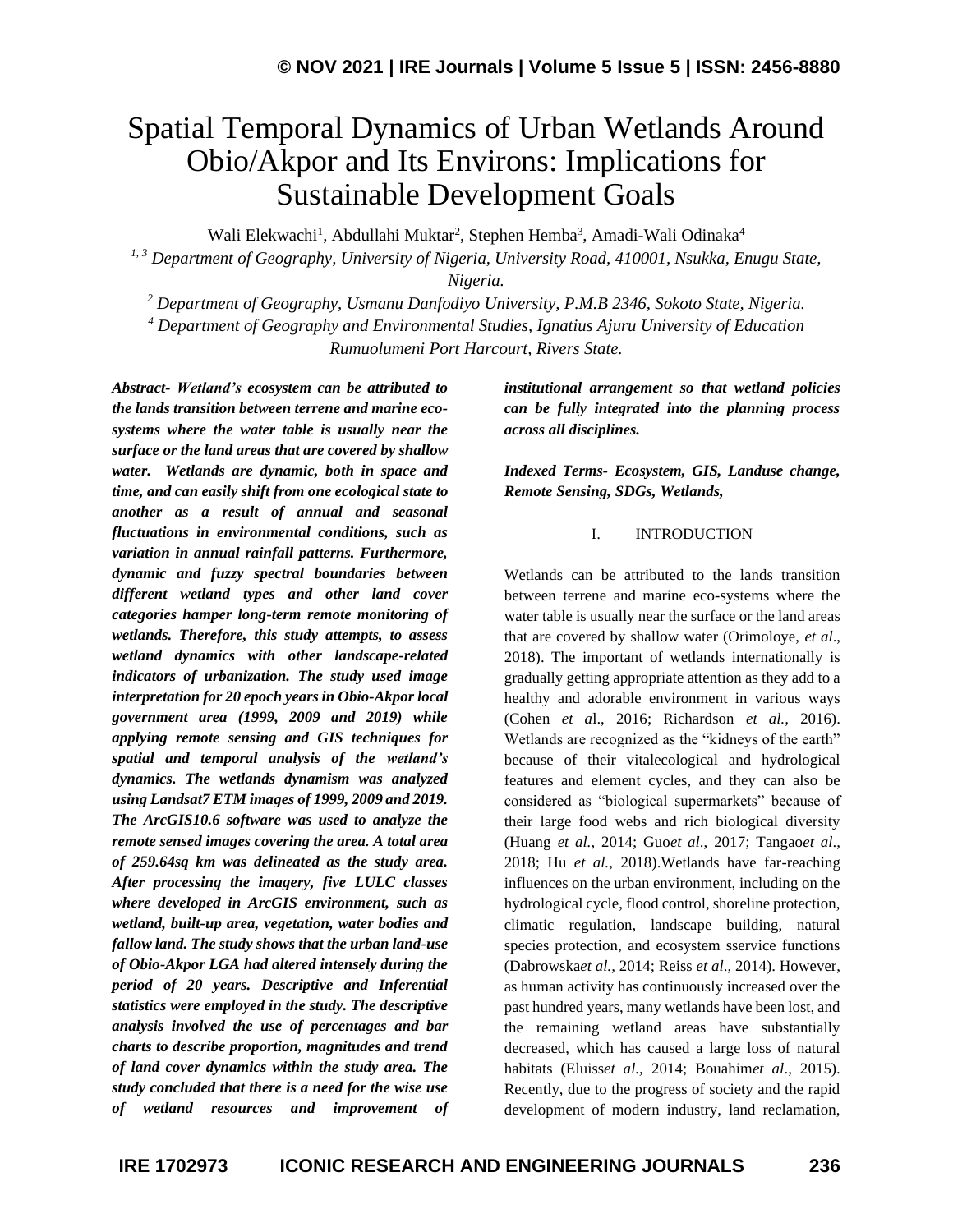water pollution and excessive deforestation have become increasingly serious issues, especially for urban wetlands. With the acceleration of urbanization, a large number of wetlands have disappeared (Tana *et al.,* 2013). Monitoring urban wetlands and detecting their changes over specified time periods are necessary to ensure wetlands protection and optimal use (Zhou *et al.,* 2010).

Wetlands easily respond to changes in environmental condition around them within time and space by shifting from one ecological state to another (Mitsch*et al.,* 2015) such changes could be in the form of annual and seasonal fluctuations in environmental conditions, such as variation in annual rainfall patterns (Katja*et al.,* 2020). It is equally difficult to undertake long term monitoring of wetlands due to dynamic and fuzzy spectral boundaries between different wetland types and other land cover (Ozesmi*et al.,* 2002; Wang *et a*l., 2008; Katja*et al.,* 2020). Human activities have continued to cause the loss of wetlands or their degradation persistently. This has significantly eroded the very important benefits people derive form wetlands. The benefits, derived from wetland ecosystem services, are unique, varied and extend across many sectors, but their contribution and value is not always fully captured in wetland management decision-making. A better understanding of wetland benefits is required in order to make the case for halting further loss and degradation, and to support activities that assist in the recovery of their biodiversity and ecosystem functioning. Removing the stressors or pressures on the ecological character of wetlands is the best practice for preventing further loss and degradation; when this is not feasible, however, or when degradation has already occurred, wetland restoration must be considered as a potential response option (STRP, 2012; Wizor and Wali, 2020).

Urban wetlands make cities livable in many important ways. They reduce flooding, replenish drinking water, filter waste, provide urban green spaces, and are a source of livelihoods. These wetland benefits grow ever more crucial as the number of people living in cities has now passed the 4 billion mark and continues to rise. By 2050, 66% of humanity will live in cities, as people move into urban areas searching for better jobs. Unfortunately, most people are unaware of the value and importance of urban wetlands. In fastgrowing cities, wetlands are often viewed as wasteland; places to dump rubbish, fill in or convert to other uses. Scientists estimate that at least 64% of the world's wetlands have disappeared since 1900, while in parallel, cities have exploded in growth (Global Wetland Outlook, 2018; Wizor and Wali, 2020).

Remote sensing and GIS has provided a considerable opportunity to monitor land use and land cover (LULC) and detect changes because of the rapid, synoptic and repetitive capabilities of remote sensing (Cozar*et al*.,2005; Hemba et al 2017; Tangao*et al*., 2018). The quality of the remotely-sensed data and the ability of classifiers affects the dynamicspatiotemporal analysis directly. A remote sensing image with a higher spatial resolution, or a classifier with higher accuracy, leads to a more reasonable analysis which fits the reality better. However, using data with higher spatial resolution brings increasing cost. Thus, many researchers have attempted to generate a more accurate spatio-temporal analysis of wetlands by enhancing the classification accuracy (Yi*et al.,* 2018). Multi-source satellite images provide efficient information on the temporal trends and spatial distributions of urban areas that is needed to understand, model, and project land changes (Jiang *et al.,* 2012). Specifically, moderate-resolution multispectral sensors (e.g., Landsat, SPOT, and ASTER) have been successfully used for studying the extent of flooding and affected land cover (Hui *et al.,* 2008), detecting the presence and composition of wetlands in heterogeneous landscapes (Wright *et al*., 2007),and monitoring invasive plant species (Laba*et al*., 2010). Recently, object-based image analysis (OBIA) has been applied more frequently for image classification and change detection in wetland systems (Tangao*et al*., 2018). For the identification of water bodies and wetlands, many different remote sensing approaches have been proposed such as supervised( Gautam*et al*,.2015) and unsupervised classification (Wang *et al*., 2019), object-based image analysis (OBIA)( Wang *et al.,* 2008; Wang *et al*., 2019 ), machine learning algorithms (Acharya *et al*., 2019 ), and the spectral water index method (Feyisa*et al .,* 2014; Yao *et al.,*2015 ). The latter is widely used due to its relative high accuracy and its straightforward calculation procedure (Jiang *et al*., 2014). The combined use of the advanced classification techniques of multi-temporal imagery and of ancillary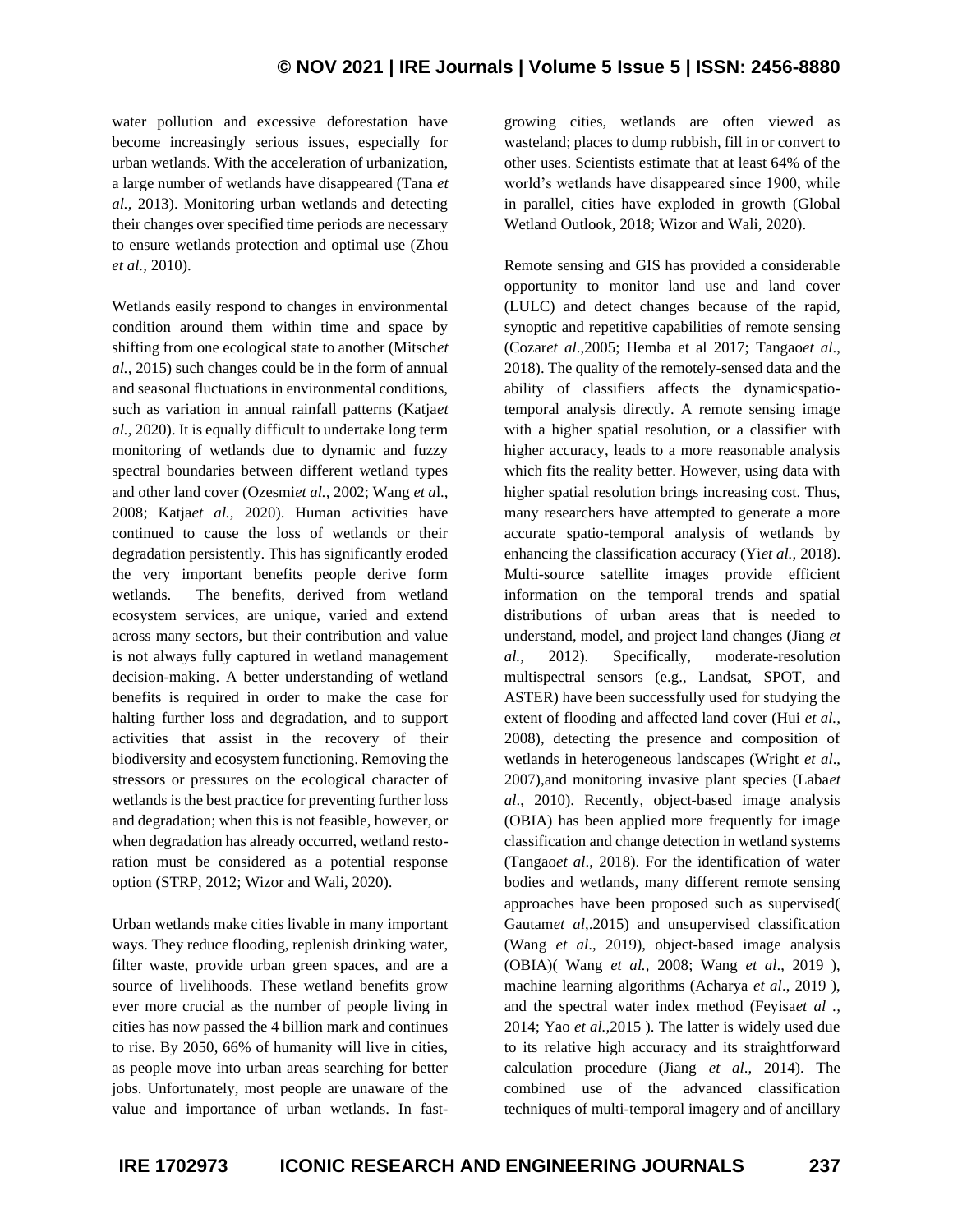information on soils, elevation data or image-derived (water) indices greatly improved wetland classification in recent decades (Ozesmi*et al*., 2002; Katja*et al.,* 2020). In particular, OBIA methods, which can incorporate spectral, spatial, textural, and contextual information into the classification process, yield greater accuracies for wetland mapping compared to traditional pixel-based approaches (Knight et al., 2015). They are also beneficial for urban contexts (Taubenböck*et al.,* 2009;Katja*et al.,* 2020).

Urban wetland systems have been extensively studied and mapped around the globe. They are Kolkata in India (Mondal*et al.,* 2017) and Colombo in Sri Lanka (Hettiarachchi*et al*., 2014). However, only a few studies have investigated the dynamics and changes in small urban wetlands and (lake) water bodies (Mui et al., 2015; Hu et al., 2018). Umeuduji*et al.,* 2018 investigated the perception of indigenous people to wetland conservation and protection in Rumuagholu community in Obio/Akpor, the study make uses of both experimental and survey research design in the study. The study also revealed that wetland within the period of the study lost 10.64% its original state moving from 11km2 to 6km2 and that Loss of biodiversity in the Rumuagholu Community is a major effect of wetland loss. In a likewise manner Wali*et al*., 2019e studied wetland changes overtime in Port-Harcourt metropolis using remote sensing techniques from 1984-2013.The study shows that total percentage of change and total rate of change for the entire trend after conversion are thus: Saltwater Wetland 23.44 %, to- 2.17, Freshwater Wetland -26.44%to- 11.49 Fallow land- 47.13%to- 5.41 Built-up Area 43.33% to 7.41Water bodies 43.36% to 3.06.The study recommended that activities shrinking wetlands size should be thoroughly put in check by the government and better efforts should be concentrated on those activities that encourage wetland conservation. Wizor and Wali , 2020 studied the geo-spatial analysis of urban wetlands loss in Obio/Akpor local government area using remote sensing and GIS techniques , the study concluded that there is need for wise use of wetland resources and improvement of institutional arrangement so that wetland policies can be fully integrated into the planning process across all disciplines. We theorized that, in contemporary times, urbanization processes and wetland dynamics were highest in the urban and peri-urban spaces around Obio-Akpor and its environs. Therefore, no broad long-term study exists on the multifaceted geospatial temporal dynamic of urban wetlands tied with the global sustainable development goals.

Therefore, these present study attempts, to assess wetland dynamics with other landscape-related indicators of urbanization and, on the other hand, places a specific focus on sustainable development goals as the UNs 2030 agenda for economic and developmental growth. Lastly, the study aimed at using image interpretation data for 20 epoch years in Obio-Akpor and its environ between 1999, 2009 and 2019, remote sensing and GIS techniques for spatial temporal analysis of the wetlands dynamics.

• Wetlands and Sustainable Development Goals (SDGs)

Around September 2015 the world's governments signed a historic agreement to eradicate poverty, improve the living standards and well-being of all people, promote peace and more inclusive societies and reverse the trend of environmental degradation. The 2030 Agenda for Sustainable Development commits to promoting development in a balanced way economically, socially and environmentally in all countries of the world, leaving no one behind and paying special attention to those people who are poorest or most excluded. It contains 17 Sustainable Development Goals (SDGs) with associated targets to assess progress (UN, 2015d; ILO, 2016b; World Bank group, 2016; UNDP, 2016f; Wali*et al.,* 2019a).

The 2030 Agenda builds on earlier commitments, more recently the aspirations set out in the Millennium Development Goals (MDGs) and Millennium Declaration. In much of the period leading up to and through the MDGs' target date, and in many parts of the world, progress in several areas that are also reflected in the SDGs has been strong. This is especially the case for income, poverty, access to education and health services, and improved sources of clean water. In other areas progress has been steady but less marked, including on gender equality, nutrition and access to sanitation facilities (UNDP, 2016f; Wali*et al.,* 2019a).

The SDGs are, however, universal, more ambitious and comprehensive. For example, the 2030 Agenda affirms explicitly with a dedicated goal that sustainable development requires building peaceful,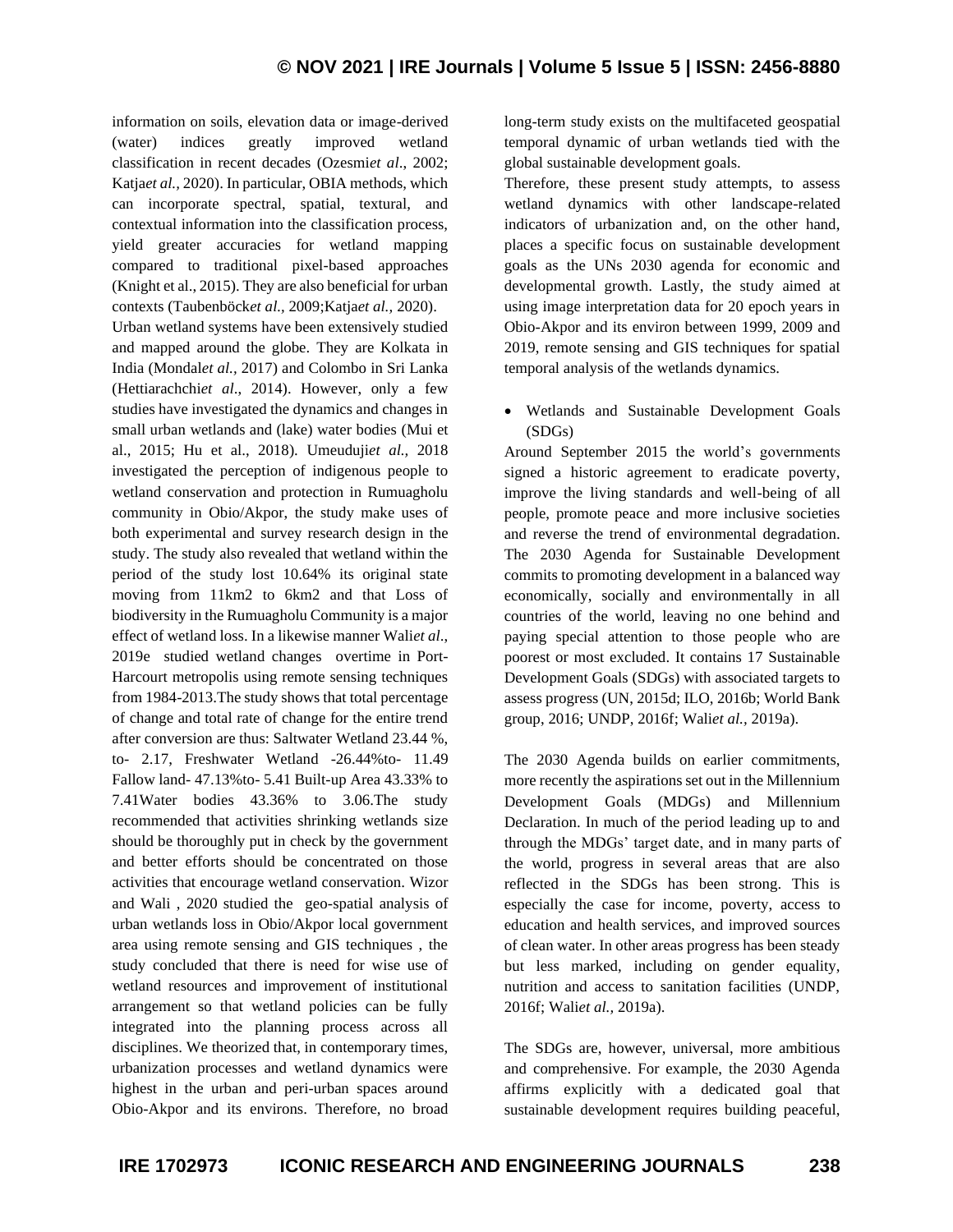just and inclusive societies. The SDGs aim at completing the unfinished business of the MDGs and also include targets on areas that have deteriorated or become more challenging since the turn of the century, including growing income disparities within countries, insecure and low-paid employment, climate change and environmental degradation ( UN, 2015d ,ILO, 2016b;Wali*et al.,* 2019a). While the future is impossible to predict, as the global economic and financial crisis and many disasters in the MDG era acutely illustrate, this report assesses recent trends in six critical areas that are either reflected directly in the SDGs or are so important that they are likely to condition the prospects for achieving all of the goals. These six "mega-trends" relate to poverty and inequalities, demography, environmental degradation and climate change, shocks and crises, development cooperation and financing for development, and technological innovation (World Bank Group, 2016). Positive developments in these areas will radically enhance the prospects for achievements of the entire Agenda. These will be more likely with collaboration and cooperation between countries, in addition to natural competition and innovation in the private sector. Yet it is also possible that negative developments in some (or all) have the potential to derail the SDGs. Because we have no precise knowledge about what may happen, this points to the need for a sophisticated policy response of preparedness, investment and cooperation (UNDP, 2016f).

• Ways Wetlands Support Attainment of the Sustainable Development Goals (SDGs).

Of these, the Sustainable Development Goals (SDGs) specifically mentioned wetlands and water in relation to thirteen of its goals with its targets , then hence provide a policy context for the implementation of the Ramsar Convention and its new Strategic Plan, through to 2030 ( Ramsar handbook,2016 ;Wali*et al.,* 2019a). The sustainable use of water and wetlands, by protecting the services they provide, is critical to enable society to achieve sustainable social and economic development, adapt to climate change and improve social cohesion and economic stability. The proposed United Nations Sustainable Development Goals (SDGs) offer a universal agenda that, for the first time, recognizes the need for restoration and management of water-related ecosystems, including wetlands, as a basis for addressing water scarcity and water risks. Wetlands are a solution for several key challenges around the world related to water, food and climate, and key to meeting the SDGs. Most of the proposed SDGs are relevant in some way or another to wetlands (World wetlands day, 2015; RCS, 2016;Ramsar Convention on Wetlands, 2018; RCS, 2018; Wali*et al.,* 2019a).

The overarching characteristics of the SDGs are their universality, the desire to include everyone in all countries in building a better life ("no one left behind"), and their focus on linking sustainability with economic growth and development in each of the goals. Building on experiences with the Millennium Development Goals (MDGs), which focused on developing countries, with environmental sustainability as just one of eight goals, the seventeen SDGs are more holistic, ambitious and visionary. The Ramsar Convention on Wetlands is uniquely equipped to respond to the challenge of the SDGs, because from its inception in 1971 it has worked on the conservation and the wise use of wetlands, with the third policy pillar of international cooperation (RCS, 2016; RCS, 2018). The concepts of conservation on one hand, and wise use on the other, address sustainability as well as the economic growth and development aspects of the SDGs (Ramsar handbook, 2016; RCS, 2018; The Nature Conservancy, 2018; Waliet *al.,* 2019a).

In the 4th Ramsar Strategic Plan 2016-2024, the aim is to be congruent both with the SDGs and with the Aichi Biodiversity Targets (many of which have in turn been incorporated into the SDGs). Unusually for the Ramsar Convention, this Strategic Plan therefore covers 9 years (3 triennia) rather than 6 years (2 triennia), enabling its timing to harmonize with both the SDGs and the Aichi Biodiversity Targets. The 5th Ramsar Strategic Plan will once again be a 6 year plan, covering the years 2025 to 2030, which is the final target date for the SDGs. Also important to note regarding timing, the midpoint review of this new 4th Strategic Plan will fall in 2020, when the Aichi Biodiversity Targets will be revised, to enable a realignment at that point towards the new biodiversity targets which will emerge to 2030( Ramsar handbook, 2016; The Nature Conservancy, 2018; RCS,2018;Wali *et al.,* 2019a).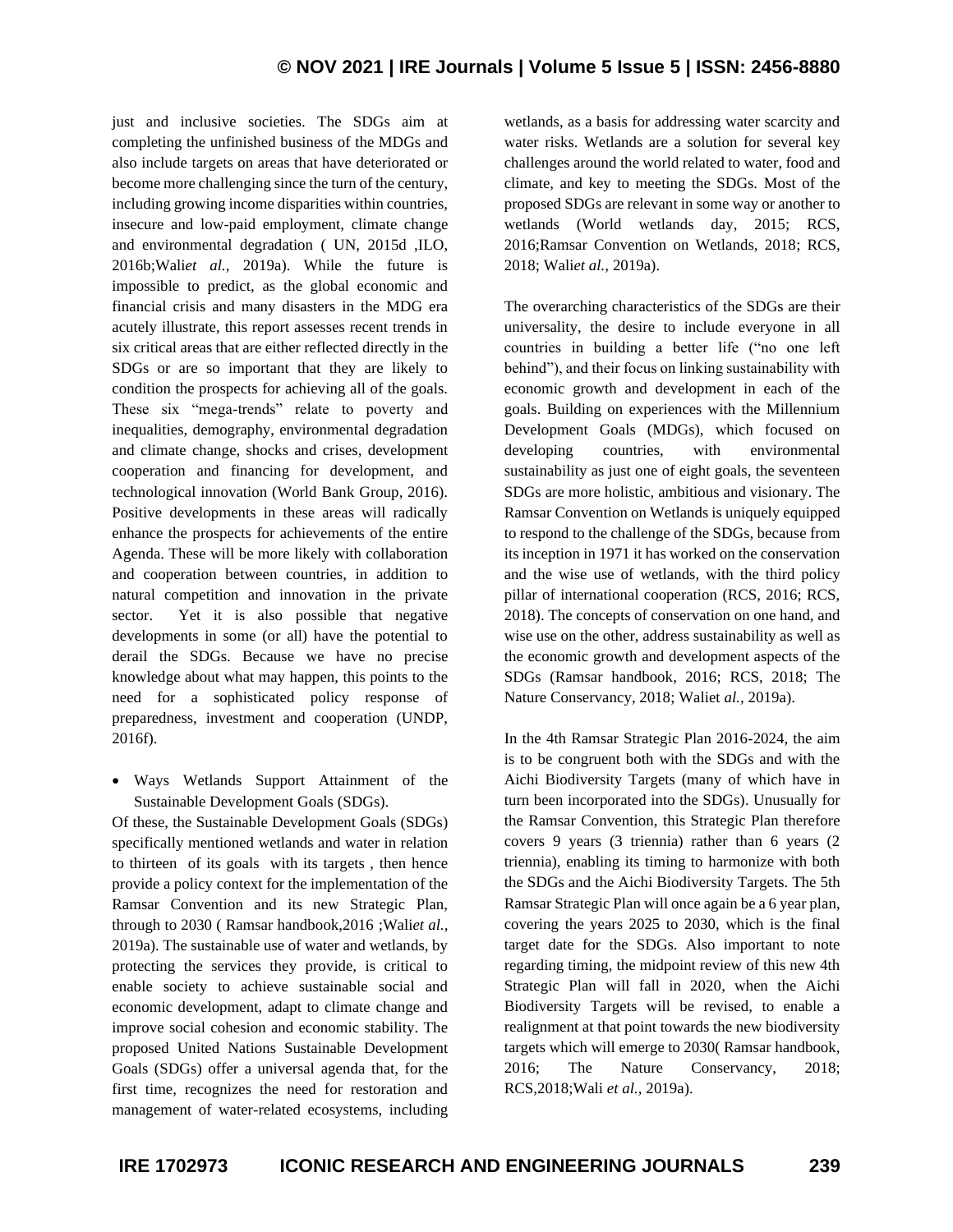The Ramsar Convention on Wetlands will work directly in support of the achievement of all the SDGs, since wetlands contribute towards a very broad range of the aspirations set out in the SDGs. Specifically, the Strategic Plan notes the reference to water and wetlands in the proposals for the Sustainable Development Goals, and also recalls (Resolution XII.2, paragraph 4) the Rio+20 outcome, that water is at the core of sustainable development. This is a key point to note. In SDG 6 which focuses on water and sanitation, for the first time in history the world has a coherent policy framework for water issues, ranging from drinking water supply and sanitation, to integrated water resources management, and the importance of water-related ecosystems. Wetlands are specifically mentioned under target 6.6, and the structure of the goal links wetlands directly with the increasingly urgent questions of water allocation, water risks and water scarcity, while opening the door to the other 16 SDGs (RCS, 2016; RCS, 2018; The Nature Conservancy, 2018; Wali*et al.,* 2019a).

Biodiversity issues arise within Goal 14 on oceans, seas and marine resources, and in Goal 15 on terrestrial ecosystems. Target 14.2 calls for the management and protection of coastal and marine ecosystems, while wetlands are once again specifically mentioned within target 15.1. Thus wetlands have a direct relevance to three of the SDGs, and indirect links to many more. The 4th Ramsar Strategic Plan was finalized just before the SDGs themselves were agreed; however, the broad shape of the SDGs was already visible. Hence the Ramsar Strategic Plan states in paragraph 15: "...all wetlands and the Ramsar Sites network will have a direct relevance for any Sustainable Development Goals which are related to water quality and supply, food and water security, adaptation to climate change, energy supply, healthy living, biodiversity and sustainable use of ecosystems, sustainable human settlements, poverty eradication, innovation and the development of appropriate infrastructure "(Ramsar handbook, 2016; The Nature Conservancy, 2018; RCS,2018;Wali*et al.,* 2019a).

The implementation of the 4th Ramsar Strategic Plan will therefore support the achievement of many of the Sustainable Development Goals. It will guide the actions and decisions of the Contracting Parties through until 2024, as well as reaching out to all

stakeholders involved with wetland conservation and management, including the many new and concerned stakeholders in other sectors. The specific linkage of wetlands with the SDGs raises the profile of the Convention as never before, and will help to develop broad new coalitions of support for wetlands and sustainable development (Ramsar handbook, 2016; The Nature Conservancy, 2018; RCS, 2018; Wali*et al.,* 2019a).

## II. MATERIALS AND METHODS

## • The Study Area

Obio/Akpor LGA is a maritime state in the southern geopolitical region of the country; it is situated between latitudes 4º30'0''N and 5º30'0''N and longitude 6°30'0"E and 7°30'0"E (Figure 1) with inhabitants of 464,789 (NPC, 2006). Obio/Akpor LGA has its centre of operations at Rumuodumaya. The land mass is about  $311.71 \text{km}^2$  and bordered by many LGAs and approachable through land, water and air (Wokocha and Omenihu, 2015). Obio/Akpor is majorly housed by Ikwerre ethnic nationality comprises of; Akpor, Apara, Evo and Rumueme Kingdoms. Due to its proximity to the states capital it is most times regarded as Port Harcourt.

Obio/Akpor appreciate tropical hot monsoon climate as a result of her latitudinal position. The daily tropical monsoon climate is characterized by heavy rainfall and high temperature all year round (Mmom, 2003). The study area experiences lengthy and heavy rainfall season and very short dry season. Rainfall in Obio/Akpor is heavy and more persistent as a result of the strong influence of the southwest trade wind. Obio/Akpor local government area and its adjoining neighbor rainfall is almost predictable and follows sequence of increase towards the month of July-August before decreasing in the month of November - February (Mmom, 2003; Wizor and Wali, 2019a). Rainfall is at its peak in July and September with a little dry season occurring in August, although the period of the break has been fluctuating in recent times. Obio/Akpor also experience a double maximum rainfall occurs between July and August. Although there might be rain during the months of December, January and February, most of the rains received are unreliable a spotty (Osuiwu and Ologunorisa, 1999;Wizor and Wali, 2019a ;). There is no year the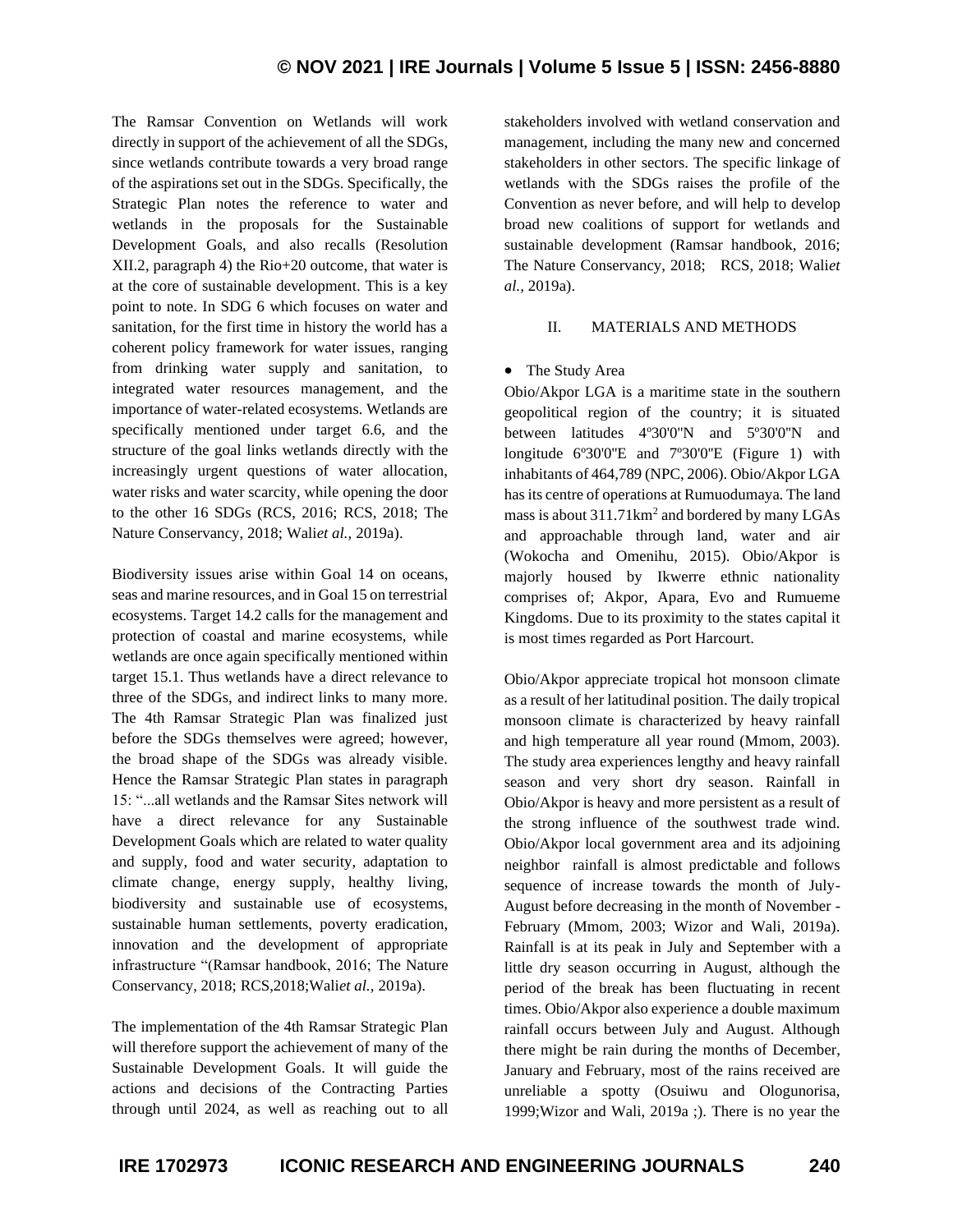length of rainy season is about 272 days. Rainfall in the study area occurs over a long duration of usually between 2-4 hours and it is high intensity (Osuiwu and Ologunorisa, 1999). Temperature on the other hand is high and fairly constant throughout the year in Choba. February is the warmest of all the months of the year with an average temperature of 32°C at noon, the month of July is the oldest.



FIG. 1Obio-Akpor Local Government Area showing Communities. Source: Department of Geography and Environmental Management Cartography Laboratory, University of Port Harcourt, 2020.

### III. METHODOLOGY

The study aimed at using image interpretation for 20 epoch years in Obio-Akpor local government area between 1999, 2009 and 2019, remote sensing and GIS techniques for spatial and temporal analysis of the wetlands dynamics. The data were acquired using GPS to collect coordinates of the various wetlands points. The study analysis wetlands dynamism using Landsat7 ETM images of 1999, 2009 and 2019. The satellite images covering the area were analyzed using ArcGIS10.6. A total area of 259.64sq km was delineated in the study area. After processing the imagery, five LULC classes where developed in ArcGIS environment, such as wetland, built-up area, vegetation, water bodies and fallow land. The study shows that the urban land-use of Obio-Akpor LGA had altered intensely during the period of 20 years. Descriptive and Inferential statistics were employed in the study. The descriptive analysis involved the use of percentages and bar charts to describe proportion, magnitudes and trend of land cover dynamics within the study area.

## IV. RESULTS AND DISCUSSION

• The Spatial and Temporal Dynamics of Urban Wetlands

It is evident that change is the landuse is inevitable as human population increases. This increase poses a threat to different landuse situated around the human population. The result of the analysis (Table 1) indicates that the study area experiences changes across all the classes of landuse (sq km). The trend shows that water body increases from 3.17% in 1999 to 4.81% in 2009 and to 4.83 in 2019. Similarly, builtup area increases from 12% in 1999 to 23% in 2009 and to 49% in 2019. Conversely, the vegetation decreases greatly from 50% in 1999 to 38% in 2009 and to 20%. Similarly, the wetland decreases from 11% in 1999 to 9% in 2019. The fallow land also decreases from 22% in 1999 to 17% in 2009 and to 15% in 2019.

|              | 199  |      | 200  |              | 201  |      |
|--------------|------|------|------|--------------|------|------|
|              | 9    |      | 9    |              | 9    |      |
|              | Ima  |      | Ima  |              | Ima  |      |
|              | ge   |      | ge   |              | ge   |      |
|              | Area |      | Area |              | Area |      |
| <b>CLASS</b> | (sq  |      | (sq  |              | (sq  |      |
| <b>NAME</b>  | km)  | $\%$ | km)  | $\%$         | km)  | $\%$ |
| Water        |      | 3.1  | 12.4 | 4.8          | 12.5 | 4.8  |
| body         | 8.22 | 7    | 9    | $\mathbf{1}$ | 4    | 3    |
| Wetlan       | 30.5 | 11.  | 41.5 | 16.          | 25.3 | 9.7  |
| d            | 5    | 77   | 3    | $00\,$       | 7    | 7    |
| Vegetat      | 130. | 50.  | 100. | 38.          | 52.4 | 20.  |
| ion          | 71   | 34   | 86   | 85           | 5    | 20   |
| <b>Built</b> |      |      |      |              |      |      |
| Up           |      | 12.  | 59.8 | 23.          | 129. | 49.  |
| Area         | 31.6 | 17   | 3    | 04           | 71   | 96   |
| Fallow       | 58.5 | 22.  | 44.9 | 17.          | 39.5 | 15.  |
| Land         | 6    | 55   | 3    | 30           | 7    | 24   |
| <b>TOTA</b>  | 259. |      | 259. | 100          | 259. |      |
| L            | 64   | 100  | 64   | 0.           | 64   | 100  |

| Table 1. Proportion, magnitudes and Trendof Land |
|--------------------------------------------------|
| CoverDynamics from 1999-2019.                    |

Figure 2 contains three images showing landuse types in 1999, 2009 and 2019 as (a), (b) and (c) respectively.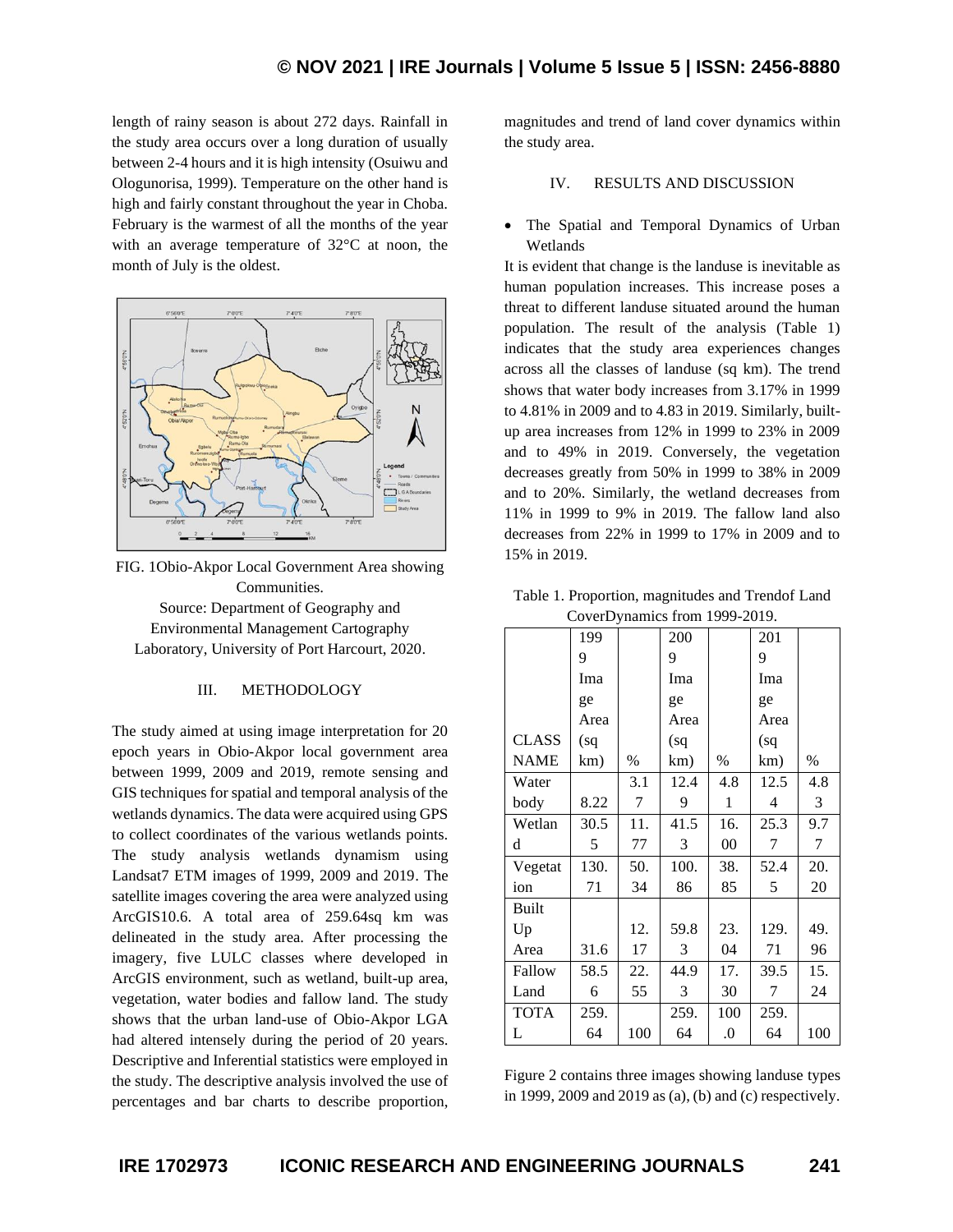It explained that wetlands, fallow land and vegetation occupied more space in 1999 and shrink in 2019. Conversely, built-up area occupies little space in 1999 but expands in 2019. In a nutshell, vegetation and built-up area are the two landuse classes that changed greatly over the study period. As vegetation decreases by about 30%, its built-up counterpart increases by about 37%. This shows that settlement expansion is the main cause of landuse dynamics in the area. It is believed that for any building construction to take place, the surrounding vegetation are cleared that causes the wetlands to dry off that subsequently affect the balance in ecosystem.

Figure 3 describes in detail landuse dynamics temporally, where it is evident that vegetation and built-up area are the two landuse that oppose each other. As the vegetation decreases on one hand, the built-up area increases at the other hand. The other landuse (fallow lands and wetlands) decrease a little. The class of water body is the only landuse that remain constant between 2009 and 2019. The SDG of the UN to preserve wetlands and natural habitat like vegetation that regulate atmospheric carbon are at the state of depleting. When there are no vegetation and wetland to sequester carbon in the environment, this will cause global warming and subsequently climate change. This affect the social and economic wellbeing of the people.



FIG. 2Landuse Change from 1999 to 2019



FIG. 3Landuse Dynamics from 1999 to 2019

## CONCLUSION AND RECOMMENDATIONS

The vegetation and built-up area are the two landuse classes that changed greatly over the study period. As vegetation decreases by about 30%, its built-up counterpart increases by about 37%. This shows that settlement expansion is the main cause of landuse dynamics in the area. It is believed that for any building construction to take place, the surrounding vegetation are cleared that causes the wetlands to dry off that subsequently affect the balance in ecosystem. The study recommend that there is a need for the wise use of wetland resources and improvement of institutional arrangement so that wetland policies can be fully integrated into the planning process across all disciplines

#### REFERENCES

- [1] Acharya, T.D.A.; Subedi, A.; Lee, D.H. (2019). Evaluation of Machine Learning Algorithms for Surface Water Extraction in a Landsat 8 Scene of Nepal. Sensors 2019, 19, 2769.
- [2] Bouahim, S. *et al*. (2015). Combining vulnerability analysis and perceptions of ecosystem services in sensitive landscapes: a case from western Moroccan temporary wetlands.*J. Nat. Conserv.* 27, 1–9 (2015).
- [3] Cohen, M.J., Creed, I.F., Alexander, L., Basu, N.B., Calhoun, A.J., Craft, C., Jawitz, J.W., (2016.). Do geographically isolated wetlands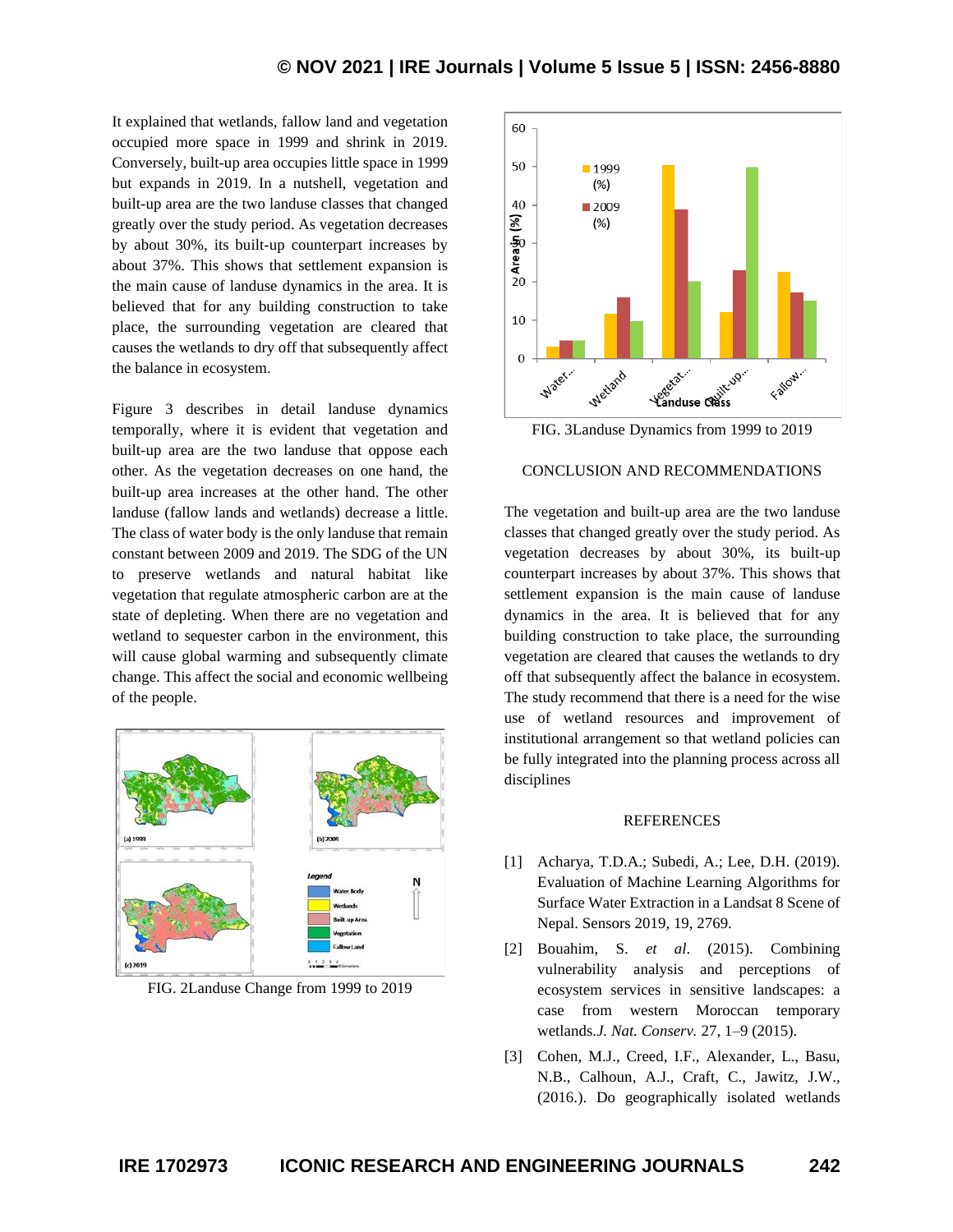influence landscape functions? *Proc. Natl. Acad. Sci. 113 (8), 1978–1986.*

- [4] Colgan, C. S., M. W. Beck, S. Narayan, (2017). *Financing Natural Infrastructure for Coastal Flood Damage Reduction*. London: Lloyd's Tercentenary Research Foundation.
- [5] Cózar, A. *et al*. (2005). Remote sensing imagery analysis of the lacustrine system of Ibera wetland (Argentina). *Ecol. Model.* 186, 29–41(2005).
- [6] Dabrowska-Zielinska, K. *et al*. (2014). Monitoring wetlands ecosystems using ALOS PALSAR (L-Band, HV) supplemented by optical data:a case study of Biebrza wetlands in northeast Poland. *Remote Sens.* 6, 1605–1633 (2014).
- [7] Euliss, N. H. *et al*. (2014). Placing prairie pothole wetlands along spatial and temporal continua to improve integration of wetland functionin ecological investigations. *J. Hydrol.* 513, 490– 503 (2014).
- [8] Feyisa, G.L.; Meilby, H.; Fensholt, R.; Proud, S.R. (2014). Automated Water Extraction Index: A new technique for surface water mapping using Landsat imagery. Remote Sens. Environ. 2014, 140, 23–35.
- [9] Gautam, V.K.; Gaurav, P.K.; Murugan, P.; Annadurai, M. (2015). Assessment of surface water dynamics in Bangalore using WRI, NDWI, MNDWI, supervised classification and K-T transformation. Aquat. Procedia 2015, 4,739–746.
- [10] Global Wetland Outlook (2018): State of the world's wetlands and their services to people. Gland, Switzerland. RCS; 2018.
- [11] Guo, M., Li, J., Sheng, C. L., Xu, J. W. & Wu, L. (2017). A review of wetland remote sensing. *Sensors*17, 1–36 (2017).
- [12] Hettiarachchi, M.; Morrison, T.H.; Wickramsinghe, D.; Mapa, R.; Alwis, A.; de McAlpine, C.A. (2014). The eco-social transformation of urban wetlands: A case study of Colombo, Sri Lanka. Landsc. Urban Plan. 2014, 132, 55–68.
- [13] Hu, T.; Liu, J.; Zheng, G.; Li, Y.; Xie, B (2018). Quantitative assessment of urban wetland dynamics using high spatial resolution satellite

imagery between 2000 and 2013. Nat.Sci. Rep. 2018, 8, 7409.

- [14] Huang, C. Q., Peng, Y., Lang, M. G., Yeo, I. Y. & McCarty, G.(2014) . Wetland inundation mapping and change monitoring using Landsatand airborne LiDAR data. *Remote Sens. Environ.* 141, 231–242 (2014).
- [15] Hui, F. M., Xu, B., Huang, H. B., Yu, Q. & Gong, P.(2008). Modelling spatial-temporal change of Poyang Lake using multitemporal Landsatimagery. *Int. J. Remote Sens .* 29, 5767–5784 (2008).
- [16] International Labour Office, ILO (2016b): *World Employment Social Outlook: Trends 2016*. Geneva.
- [17] Jiang, H.; Feng, M.; Zhu, Y.; Lu, N.; Huang, J.; Xiao, T. (2014). An automated method forextracting rivers and lakes from Landsat imagery. Remote Sens. 2014, 6, 5067–5089.
- [18] Jiang, W. G. *et al* (2012). Quantifying driving forces of urban wetlands change in Beijing City. *J. Geogr. Sci.* 22, 301–314 (2012).
- [19] Katja, B; Ellen, H; and Andreas, B (2020). Spatial and Temporal Dynamics of Urban Wetlands in an Indian Megacity over the Past 50 Years. Remote Sens. 2020, 12, 662; doi: 10.3390/rs12040662
	- www.mdpi.com/journal/remotesensing.
- [20] Knight, J.; Corcoran, J.; Rampi, L.; Pelletier, K. (2015). Theory and Applications of Object-Based Image Analysis andEmerging Methods inWetland Mapping. In Remote sensing of Wetlands: Applications and Advances; Tiner, R.W.,Lang,M., Klemas, V., Eds.; CRC Press Taylor & Francis Group: Boca Raton, FL, USA, 2015; pp. 175–194.
- [21] Laba, M. *et al*. (2010). Use of textural measurements to map invasive wetland plants in theHudson River National Estuarine ResearchReserve with IKONOS satellite imagery. *Remote Sens. Environ.* 114, 876–886 (2010).
- [22] Mitsch, W.J.; Gosselink, J.G. (2015). Wetlands, 5th ed.; Wiley: Hoboken, NJ, USA, 2015; pp. 155–204.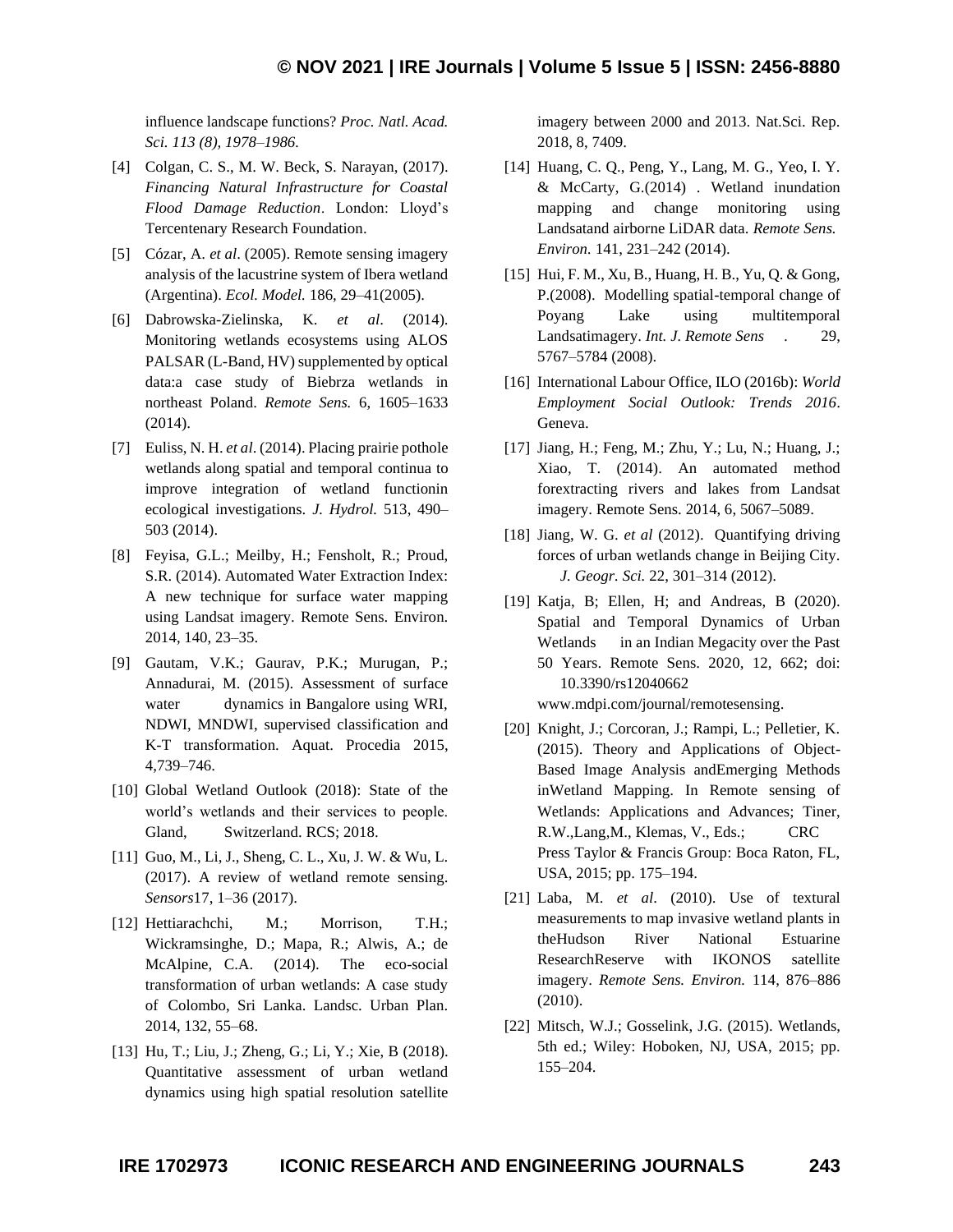- [23] Mmom, P.C. (2003): The Niger Delta; A Spatial Perspective to its Development. *Zelon Enterprises, Port Harcourt.*
- [24] Mondal, B.; Dolui, G.; Pramanik,M.; Maity, S.; Biswas, S.S.; Pal, R.(2017). Urban expansion and wetland shrinkageestimation using a GISbased model in the East KolkataWetland, India. Ecol. Indic. 2017, 83, 62–73.
- [25] Mui, A.; He, Y.; Weng, O. (2015). An objectbased approach to delineate wetlands across landscapes of varieddisturbance with high spatial resolution satellite imagery. ISPRS J. Photogramm. Remote Sens. 2015, 109, 30–46.
- [26] NPC (2006): *National Population Commission*. "The population of Local Government Areas (LGAs) of Rivers State (2006)".
- [27] Orimoloye, I.R.,Kalumba, A.M, Mazinyo, S.P. and Nel, W., (2018). Geospatial analysis of wetland dynamics: Wetland depletion and biodiversity conservation of Isimangaliso Wetland, South Africa. Journal of King Saud University – Science 32 (2020) 90– 96.https://doi.org/10.1016/j.jksus.2018.03.004.
- [28] Osuiwu, B.O., and Ologunorisa, T.E (1999): Weather and climate, in C.U Oyegun and A. Adeyemo (eds.), *Port Harcourt Region. Paragraphics, Port Harcourt*.
- [29] Ozesmi, S.L.; Bauer,M.E.(2002). Satellite remote sensing ofwetlands. *Wetlands Ecol. Manag. 2002, 10, 381–402*
- [30] Ramsar Convention Secretariat (On Wetlands) (2018): Scaling up wetland conservation, wise use and restoration to achieve the Sustainable Development Goals. July. 2018.
- [31] Ramsar Convention Secretariat RCS (2016): An introduction to the convention on wetlands, RCS, Gland, Switzerland.
- [32] Ramsar Handbooks (2016): The fourth Ramsar strategic plan 2016-2024.  $5<sup>th</sup>$  Edition.
- [33] Reiss, K. C., Hernandez, E. & Brown, M. T.(2014). Application of the landscape development intensity (LDI) index in wetland mitigation banking. *Ecol. Model.* 271,83–89 (2014).
- [34] Richardson G.L. Bruland M.F. Hanchey A.E. Sutton-Grier C.J.(2016). Soil Restoration: The Foundation of Successful Wetland Reestablishment Wetl. Soil. *Gene. Hydrol. Landscap. Classificat. 469*
- [35] Russi, D.; ten Brink, P.; Farmer, A.; Badura, T.; Coates, D.; Förster, J.; Kumar, R.; Davidson, N (2013). The Economics of Ecosystems and Biodiversity (TEEB) for Water and Wetlands; IEEP: London, UK; Brussels, Belgium; Ramsar Secretariat: Gland, Switzerland, 2013.
- [36] Scientific and Technical Review Panel (STRP) (2012): Wetlands and water storage: current and future trend and issues. Briefing Note, No. 2, February RCW; 2012.
- [37] Tana, G., Letu, H., Cheng, Z. K. &Tateishi, R.(2013) . Wetlands mapping in North America by decision rule classification using MODIS andAncillary data. *IEEE J-STARS* 6,2391–2401 (2013).
- [38] Tangao, H; Jiahong, L; Gang, Z;Yao, L & Bin, X (2018).Quantitative assessment of urban wetland dynamics using high spatial resolution satellite imagery between 2000 and 2013.Scientific Reports | *(2018) 8:7409* | DOI: 10.1038/s41598- 018-25823-9
- [39] Taubenböck, H.; Wegmann, M.; Roth, A.; Mehl, H.; Dech, S. (2009). Urbanization in India— Spatiotemporal analysis using remote sensing data. Comput. Environ. Urban Syst. 2009, 33, 179–188.
- [40] The Nature Conservancy (2018). https://www.nature.org/ (accessed on 22 January 2018).
- [41] Umeuduji, J. E., Chuku, C., and Chukwu-Okeah, G. O., (2018): Wetland Conservation and Protection; Implications for Sustainable Flood Disaster Management in a Critical Urban Fringe Area of Port Harcourt.*Archives of Organic and Inorganic Chemical Sciences.* Arc Org InorgChemSci 2(3) - 2018. AOICS. MS.ID.000136
- [42] United Nation Development Programme (2016f): *UNDP Support to the Implementation of Sustainable Development Goal 15: Protect, Restore and Promote Sustainable Use of Terrestrial Ecosystems. Available* on